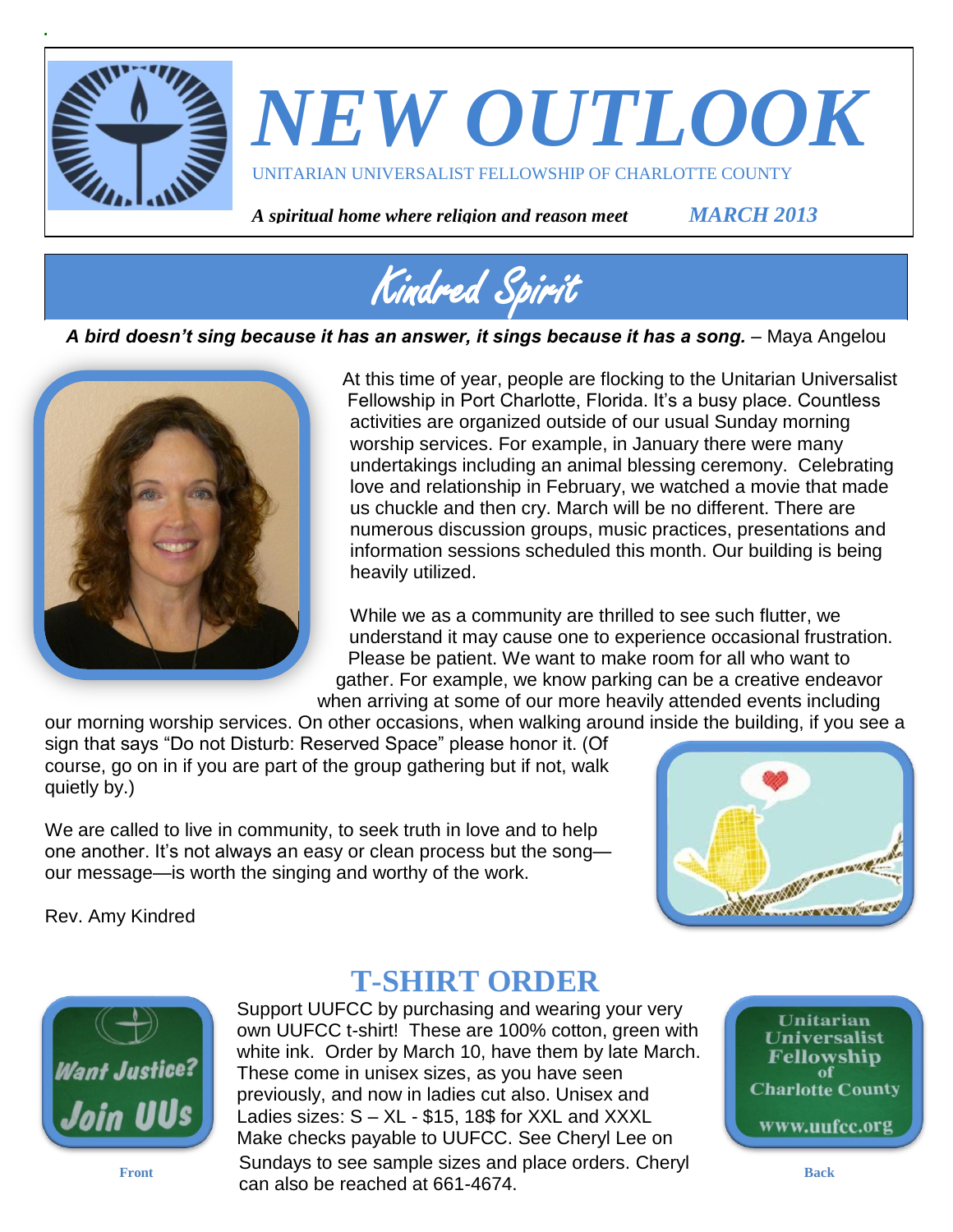# MESSAGE FROM MARYHOLLY

We hope to see you at the **SECOND UUFCC CONGREGATIONAL INFORMATION MEETING** on Sunday, March 3 following the potluck from 12:15 t0 1:15. This is an opportunity for members and friends to learn about:

• Status of Pledge Drive and Proposed Budget - Jack Osborne & Bob **Taylor** 

• Planning for Bylaw changes: Establishment of Bylaw Task Force to be completed by March 2014 - MaryHolly Allison

• Presentation of UUFCC Website and information that is available – Jack **Osborne** 

• CIW Action opportunities on March 5 & 6. Overnight use of building on March 5th -Sue Taylor & Ted Zawistowski

• UU Legislative Ministry - an update from last year -Ted Zawistowski

• Status of Community Radio Project - Rosemary Hagen, Dale French and Joe Fenty

**UUFCC Annual Meeting on April 7th** - following the potluck. The Agenda will be sent out three weeks in advance and will include such items as elections of Board Trustees and Delegates, approval of the proposed budget, and any other issues to be presented for the approval of the membership. While all members and friends are invited to attend, as designated in our bylaws, only members may vote.

Let's send a delegation to Florida District Annual Assembly beginning Friday evening through Sunday morning service on April 12-14. The UU Church of Fort Myers will host this meeting. Dr. Mark Hicks, Angus MacLean Professor of Religious Education from Meadville Lombard Theological School, will be the keynote speaker, and the theme is "Leaning Toward Justice." Watch for flyers with additional information. The registration deadline is April 1<sup>st</sup>. Let me know if you are interested and we will try to do some carpooling as well. (see "Mark Your Calendar" on page 8 for other contact information).

**We also want to a delegation to our UUA National Assembly known as General Assembly or GA!** This is an amazing experience of worship, workshops, lectures, music, and witness - and one all UUs should attend at least once in your lifetime! This year it will be **held in Louisville, KY from June 19 - 23.** We will be allocated two delegates who actually vote on the business part of the meeting and our minister Rev. Amy also attends. We try to support our delegates with at least the registration fees. Early registration begins March 1 and is \$300. For program details and information, check out the website at uua.org/ga2013. Want to go? Talk to a Board member!

We are pleased that so many folks are finding that UUFCC offers opportunities for fellowship and sharing and provides additional meaning to your life. We are glad you are with us! Your patience and understanding - and ideas and assistance - are greatly appreciated as we experience growth pains. It is an exciting time at UUFCC!

Yours in faith, MaryHolly Allison Board President

(+)





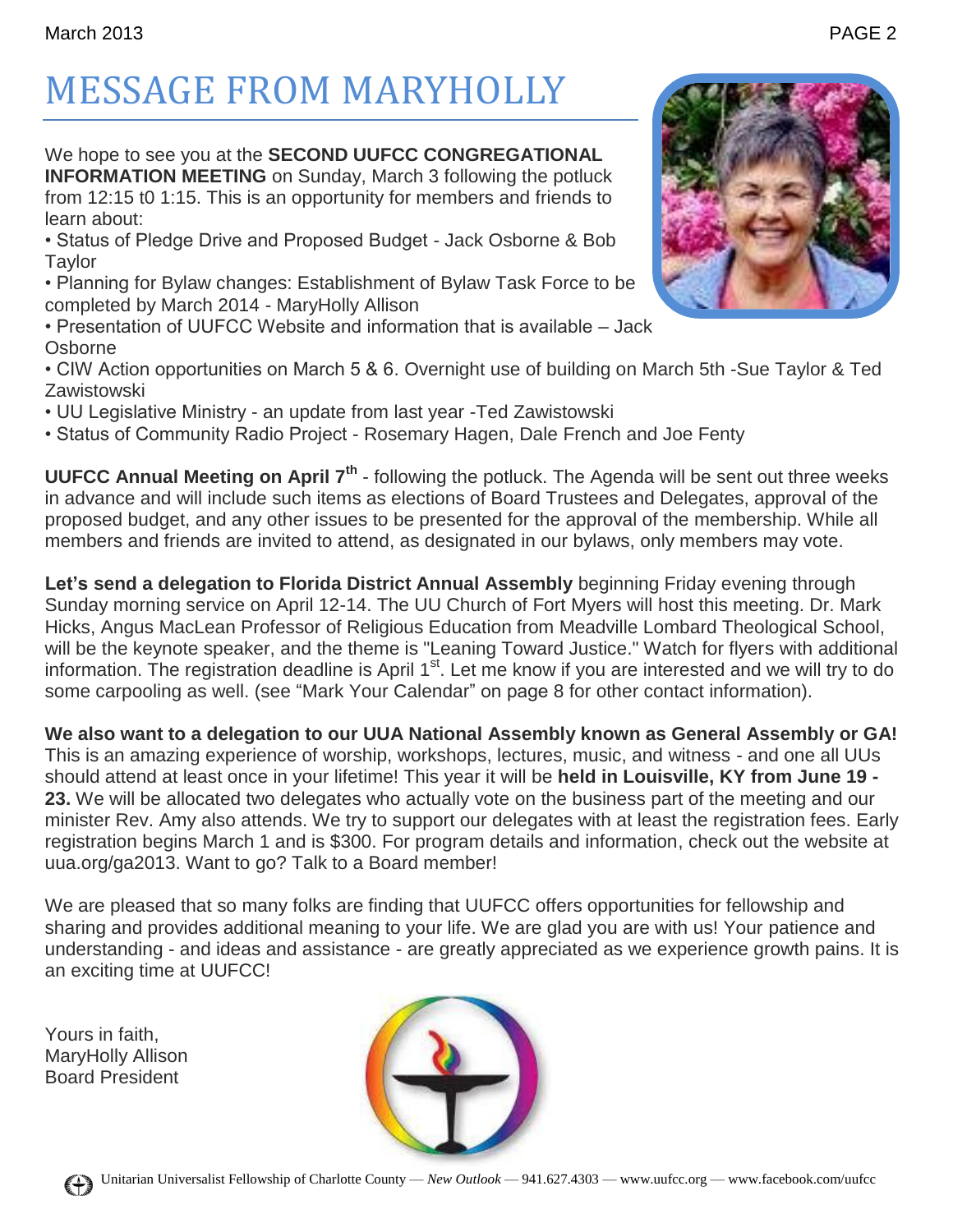### March 2013 PAGE 3 BUZZ FROM THE BOARD - Carol Powell, Board Secretary



Some important Highlights from the February Board meeting:

1.. **The Growth Accommodation Task Force** has identified immediate plans & expenditures to alleviate our parking crunch for necessary improvements creating the proposed NEW parking in progress on the north side of the building. 2. **Potluck setup** – The Hospitality Committee has designed a new "traffic pattern"

for crowd control and access to food & beverage during potluck. We will continue to experiment as needed and remind folks that one of the many joys of potluck Sunday

is building community while standing in line. Tables on the porch being set up really helped. 3. **Annual Report Preparation** – requests have gone out to the **Committee Chairs** to submit their

Annual Reports by March 15. Melanie will provide chairs with their committee expenditures for FY2012- 2013.

4. **Office Database & Email changes** – Dale French has agreed to maintain our Master database of members and friends" information. If you have changes or corrections please contact Melanie and they will be submitted to Dale.

5. The Board also approved the following:

 a. **to establish a Bylaws Task Force** who, over the next year, will review current by-laws, seek input from members and Committees and make recommendations to the Board in time for a vote at the 2014 Annual Meeting,

 b. **to support the recommendation from the Committee on Ministry (Transition Team**) to begin to function as the **Committee on Shared Ministry**, operating based on guidelines recommended by the UUA Southern Region and as they incorporate these new practices they will share these new practices with the congregation and make recommendations to the New Bylaws Task Force

c. To hold the **SECOND UUFCC CONGREGATION INFORMATIONAL MEETING to be held on Sunday, March 3**, 2013 following the Potluck at 12:15 to 1:15 pm. The purpose of this meeting is to provide an opportunity for members and friends to have increased communication from the Board. (See "Message from MaryHolly" on page 2 for details)

d. **The hiring of Amy Lynne Menard**- what an exciting addition to UUFCC! This is a new position of "Music Director" and involves a contract and increased stipend. **We are so glad to have her leading us toward our vision for our Music program!**

### PATIENT ADVOCACY



A Patient Advocate is someone who is ready when asked to stand with, and stand up for a friend who may be headed for the ER, has been hospitalized, has a critical doctor`s visit, is about to be discharged from a hospital, or wherever

there is need for counsel, guidance, or help in navigating the system. Anyone can be a Patient Advocate.

With Rev Amy`s encouragement we are trying to establish a registry of members who are willing to do two things. First, if like most of us you do not have experience in being a Patient Advocate, you are willing to attend a session on what advocacy is about with Rachel Struebing RN here at the Fellowship on **Saturday, March 16th at 10:30 AM**. We know you will find the session empowering and illuminating. Second, if you decide to go for it, you are willing to put your name and telephone number on the Congregational Registry, as someone who is ready to serve as an Advocate if called upon by a member of our Fellowship, and **if time and circumstances permit**. You can count on help with your advocacy from your colleagues in the Registry.

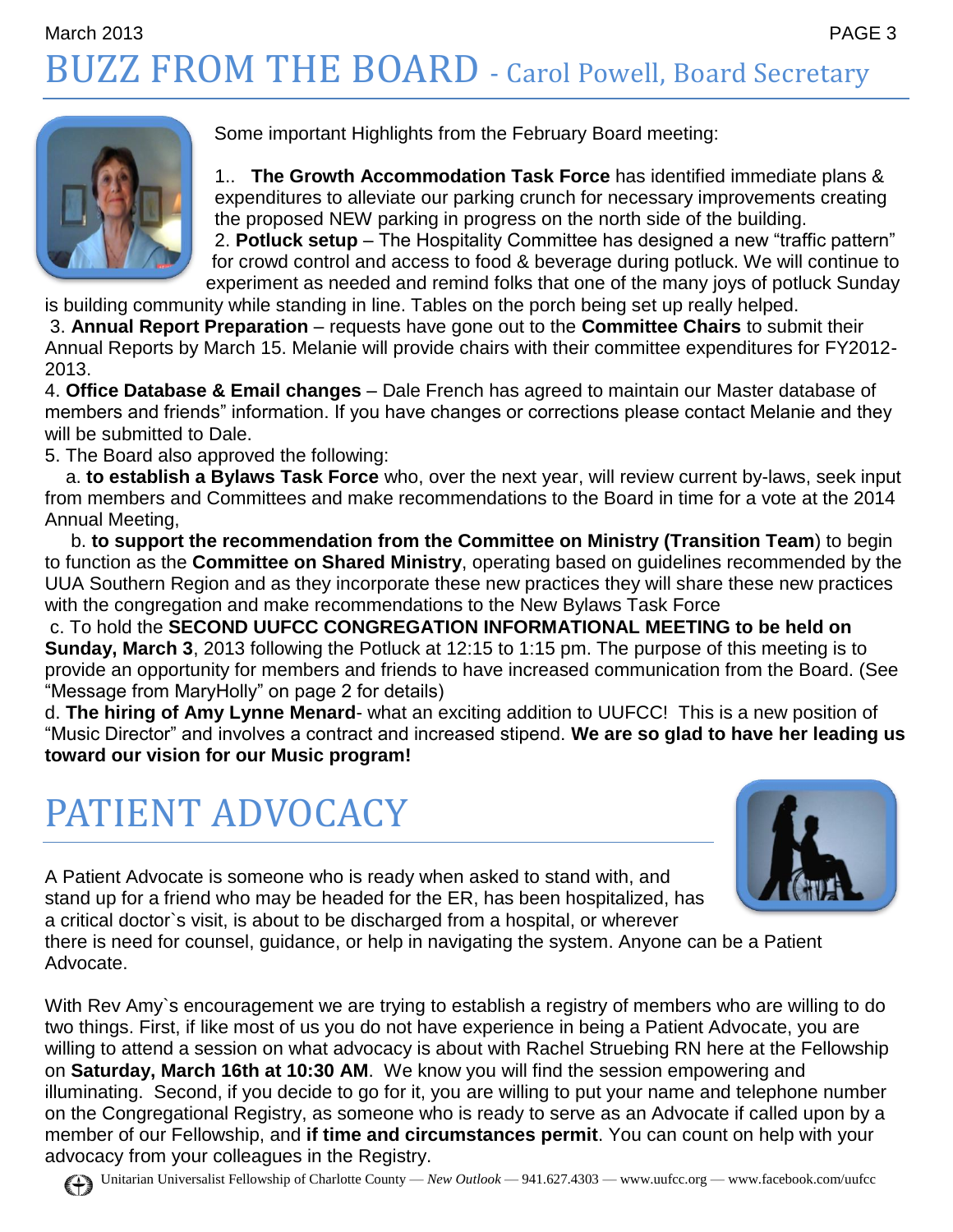

# UUA TRUSTEE TIDBITS – Joan Lund

General Assembly, 2013 will be held in Louisville, KY, and it is an important one because eleven members of the UUA Board of Trustees, the UUA Financial Advisor, and a **new Moderator** will be elected. For Moderator, I am supporting **Tamara Payne-Alex**, a life-long UU and member of First Unitarian Church, San Jose, CA.

Tamara has served our Association at many levels, starting as a youth and continuing as an adult in her congregation(s), district, and in denominational posts, including the UUA Board of Trustees for nine years, the Ministerial Fellowship Committee, and as a member of the Black Concerns Working Group. For thirty years she has worked to help shift our UU culture(s) to be more inclusive and diverse; she has a unique perspective and insight into who we are and where we need to be.

Tamara will serve us with ultimate **clarity**, an abundance of **creativity**, and a thorough **commitment** to our faith. She represents all we stand for as UUs to take us through the next six years as our lay-leader. I ask you to check out her web-site [www.tamarapaynealex.com,](http://www.tamarapaynealex.com/) read her blog, find her on Facebook, and read her articles/sermons. Then I urge you to vote in June for **Tamara Payne-Alex** as our next Moderator.

## ART ON THE WALL

Mary Taglieri will exhibit her impressionist landscapes in the exhibit, "Coast to Coast," which will be on display during the month of March. Taglieri paints the natural beauty of Alaska, Hawaii, North Carolina, California, Costa Rica, and the Gulf coast of Florida, all places where she has lived and worked. Her art radiates with color and balance and brings a sense of harmony as well as energy to viewers.





In addition to Taglieri, Jean Rosenberg, fused glass artist, will exhibit her work during March in the glass cases in the Fellowship gallery.

Opening reception for both Taglieri and Rosenberg is on Sunday, March 10, 2013, 12 noon to 1:00 PM. All are welcomed to this free and exciting event.

### LOOKING FOR ART LOVERS…

If you enjoy our Art on the Wall --and who doesn't? -- and would like helping with the details and effort it takes to keep this delightful feature of our Fellowship going, why not join the Art on the Wall Committee? See Sue Taylor or Peg Stunkard for details.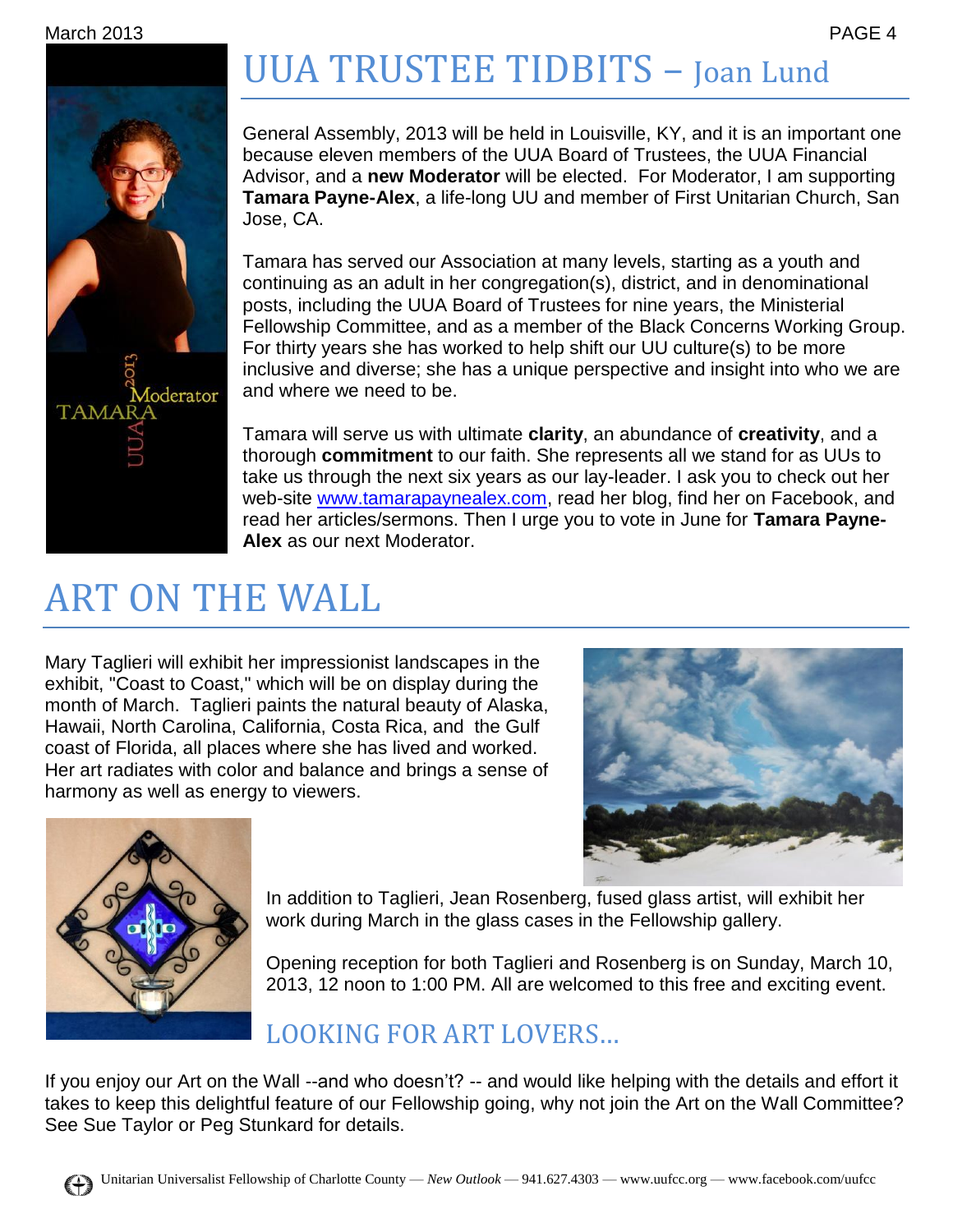### March 2013 PAGE 5 WE'VE GOT TALENT!

Remember last summer's really great Members' Art Show?? Well, it's time to start planning this year's spectacular event. And, it's going to be bigger and better and more creative because WE'VE GOT TALENT. (Eat your hearts out, all you snowbirds!)

We're looking for not only oil, watercolor or acrylic masterpieces, but showcasing a variety of our members' talents -- photography, quilting, basket-weaving, ceramics, jewelry, sculpture, whatever.

The show will be up from mid-June through August. If you're interested in exhibiting your work, please see either Marilyn Reeve or Trudy Gerhardt.



### MUSIC NOTES - Amy Lynne Menard

#### Music Preview for March:

March 3rd: Join us for the jazz piano stylings of Dave Martin.

March 10th: Debussy's "Claire de Lune" transports us to an ethereal realm for the sermon on dreams.

March 17th: Irish fiddling will flavor our celebration of spring, and there will be a charming choir anthem about nature.

March 24th: Delight in the beauty of flower communion with Edward MacDowell's "To a Wild Rose" and a viola transcription of the Flower Duet from *Lakme*.

March 31st: The choir will honor festive Easter traditions with "Calypso Alleluia," and you won't want to miss this Sunday's beloved hymns.

#### Calling All Musicians!

If you are interested in playing an instrument or singing during a church service, please let me know. We especially need pianists, guitarists, and someone who owns a djembe or other hand drum, but all kinds of instruments are welcome. Sharing your talents is a great way to support our wonderful church. Email me at amyLmenard@gmail.com

#### Big Thanks

- to Dave Martin for volunteering as pianist three Sundays this year • to Rev. Amy Kindred, MaryHolly Allison, and Dennis Shaw for helping
- me to get acclimated here at UUFCC

• to those who made it possible for us to get 50 new teal hymnals and a head-worn microphone, which allows me extra freedom of movement at the piano. It is so exciting to me to be at a fellowship that includes music in its mission statement. Together, we will create a thriving music program!



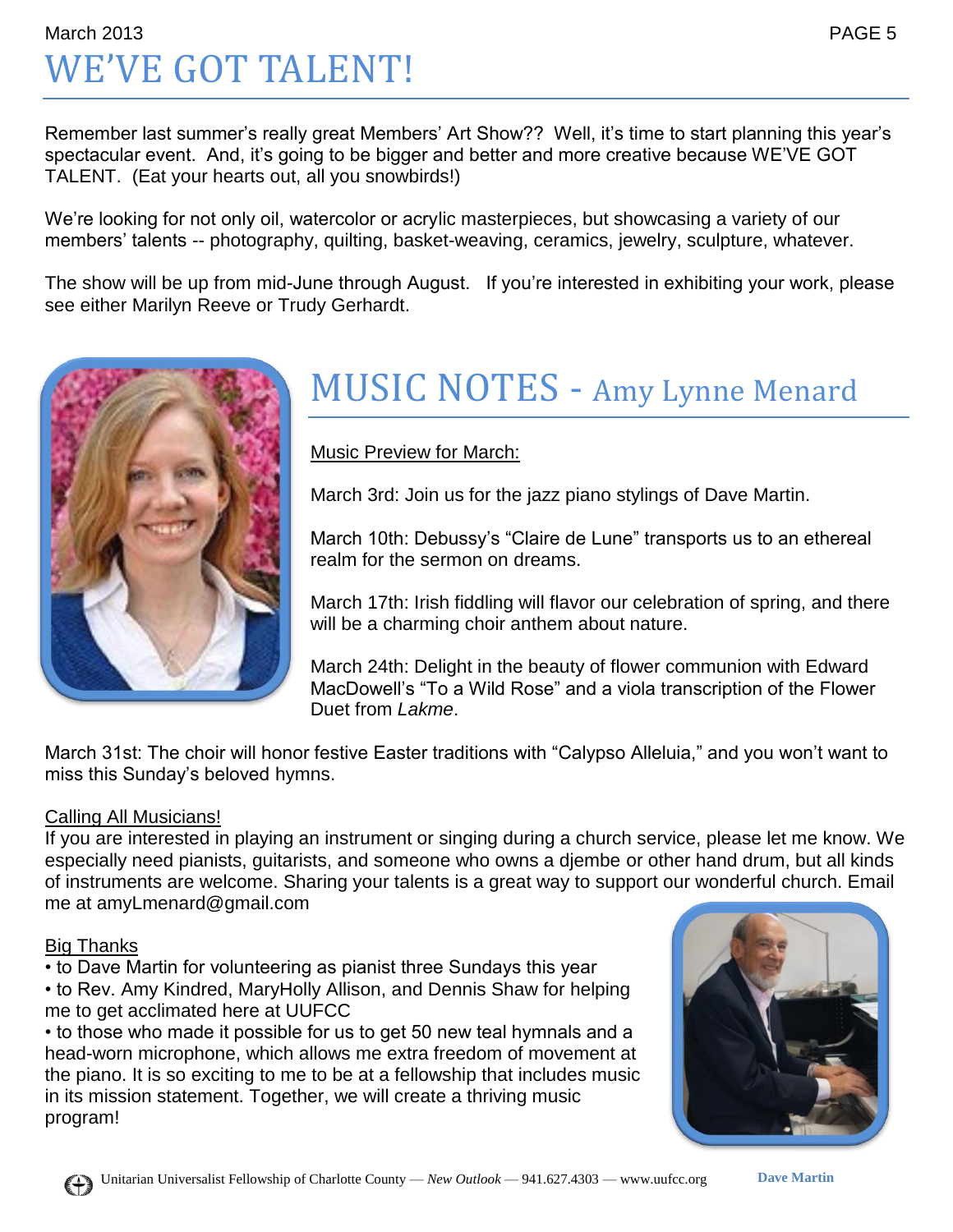### March 2013 PAGE 6 VOLUNTEERS AND DONATIONS NEEDED



**UUFCC visitors to CIW headquarters**

Our Fellowship is a member of the CIW March Support Group which has been working with other area churches and the NAACP to provide support for the Coalition of Immokalee Workers (CIW) as they pass through Charlotte County March 4-6th on their 175-mile march to Publix headquarters in Lakeland.

On Tuesday March 5th we need volunteers to help set up the sanctuary to house about half of the 115+ marchers and to serve dinner that night. On Wednesday, March 6th we need volunteers to serve breakfast and a mid-morning snack for marchers.

We have committed to providing the snacks and need donations of *bottled water, energy drinks, cereal or energy bars, small packets of peanut butter crackers, and fresh fruit*. Outside the sanctuary is a basket for donations, and an easel with a sign-up sheet for volunteers. Please see Ellen McGill or Gudrun Matthaus for more information or to donate money if you prefer not to shop for needed items.



## BUILDING THE WORLD WE DREAM ABOUT



A group of UUFCC members and friends, joined by some members of Unity Church of Peace, have been meeting on alternate Saturdays to participate in the anti-racist UUA curriculum "Building the World We Dream About." The sessions have dealt with topics such as acknowledging differences between us, remembering your first encounter with racism and racial identity formation which provide stimulating and enlightening discussion for the participants. In addition, there is a "homework" assignment to help deepen the ideas presented.

The most recent workshop was about "White Privilege", its manifestations and how it hurts both Caucasians and people of African Heritage but how it is ingrained in us, sometimes very subtly, by a society that sometimes would rather see us fight one another than join together as allies in the fight for justice and peace. Many people spoke personally about their struggle with "privilege" and/or their struggle without "privilege" and we began to think of ways to counteract privilege, whenever we see it (whether in ourselves or in others). The homework assignment was to be vigilant, watching for signs of "privilege" and monitoring feelings about and responses to it. The workshops will continue through the month of April.

#### **THE FLORIDA DISTRICT UUA (FLD) AWARDS**

The Florida District UUA (FLD) Awards Committee requests your nominations to honor members who have made significant contributions to their congregations and communities. Please note, all nominations must include a **nomination form** (available online) with a brief statement and supporting documents and must be received no later than March 15. Awards will be presented during our **District Assembly** in April.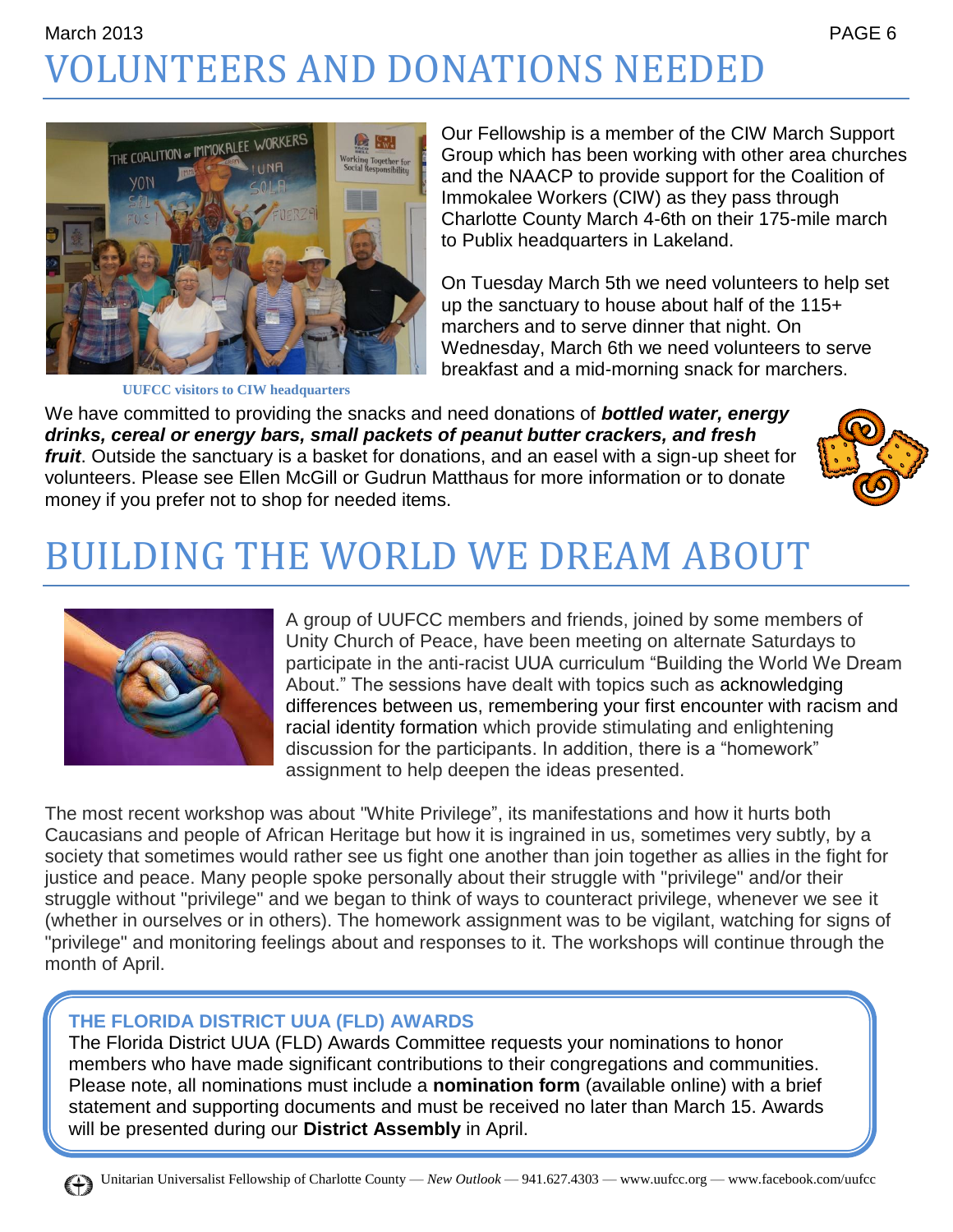UUFCC's growth is clearly reflected by the changes occurring on our property. Spring is a good time to prune overgrown areas on the grounds.

A big thank you for your hard work and dedication to:

- Dan Cinelli for removing shrubs and tree limbs that were blocking a clear view to Forrest Nelson. Dan has also cleared a very overgrown area east of the building to enable future overflow parking. Dan works independently and makes a significant difference.
- Clarence Perry, Judy Merick (a Florida Master Gardener volunteer) and  $\bullet$ Dennis Shaw for clearing pathways and pruning shrubs along the paths.
- $\bullet$ Clarence Perry again who has been an important member of the gardening team for seven years. He arrives early and often hauls yard waste to the Reuse Center.
- Patricia Thomas-Beard, who has served as Grounds Committee chair for the past several years. She is passing the baton (or is it a rake?) to Dennis Shaw as of March 1, 2013. She will continue working with the garden team as a volunteer.

The Grounds Committee continues to pull vines, trim bushes and remove dead palm fronds every Thursday morning at 8:00. If you want to connect with nature and a few terrific folks, join us. Sturdy shoes, work gloves, long pants, and a desire to laugh are the only prerequisites. Hope to see you there.



**Clarence Perry**



**Patricia Thomas-Beard**

#### **CONTACT US**

1532 Forrest Nelson Blvd Port Charlotte, FL 33952 941.627.4303 www.uufcc.org www.facebook.com/uufcc Rev. Amy Kindred 941.627.4303 minister@uufcc.org Minister's hours: Wednesdays, Thursdays 2:00-6:00 p.m. Melanie Blais, Office Assistant office@uufcc.org MaryHolly Allison President@uufcc.org Ginger Abraham, Newsletter Editor newsletter@uufcc.org Susan Taylor, Newsletter Photographer, Copy **Editor** Article Deadline: 20th of the month Myrna Charry, Communications Chair mcharry@earthlink.net **OFFICE HOURS Mondays, Wednesdays and Thursdays 9:00 a.m. - 5:00 p.m.**

#### **Book Group**

Have you ever read a book that you liked so well you wanted your friends to read it so you could talk about it? That's what we do at our book group meetings, so come join us. If a book is endorsed by two or more members it is considered for our list of future readings.

At our most recent meeting, we discussed TROPIC OF CANCER by Henry Miller. It is mainly the stream-of-consciousness of a young writer living in Paris without money. Although it had been banned because of its sexual references, it is so well-written that some critics feel that it rises to the level of poetry and quotable lines. It is on the "best books" list of many organizations.

#### Our future books are:

SENSE AND SENSIBILITY by Jane Austen THE LAST BROTHER by Joe McGinnis MRS. CALIBAN by Rachel Ingalls. We meet at 1:30 at UUFCC on the last Wednesday of each month.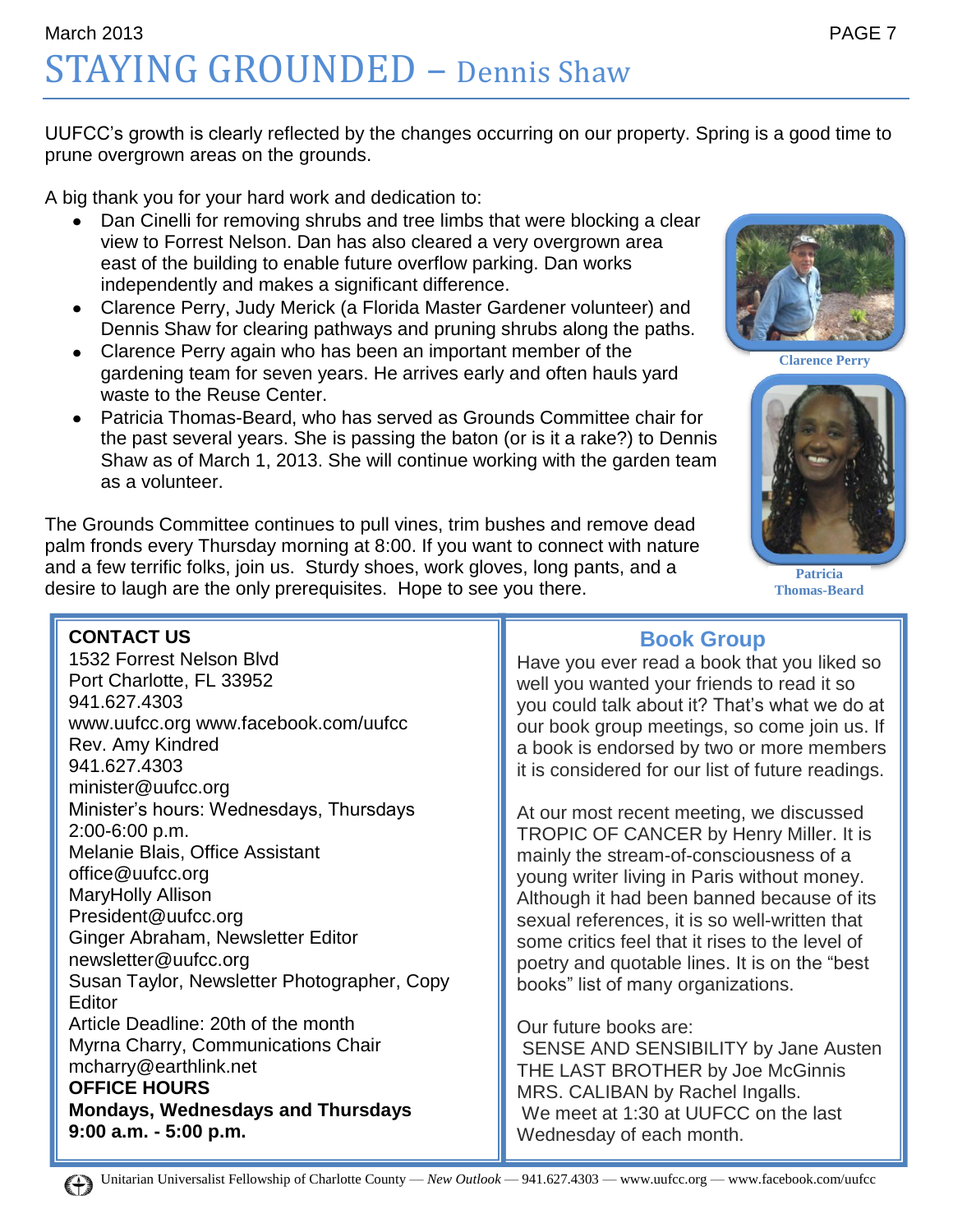### SUNDAYS

**9:15 a.m.** Conversation among Friends **9:30 a.m.** Join us for Choir practice **10:30 a.m.** – Worship Service

## WORSHIP SERVICES

#### **March 3** *Poets Call to Worship* Rev. Amy Kindred

Poets have a special sensitivity to or an awareness of sacramental truths that are often overlooked. We'll explore worshipful themes as revealed by poets.

*We open the membership book this morning and celebrate those who wish to join with others as members of UUFCC.*

#### **March 10** *Dreams That Teach* Rev. Amy Kindred

What do we do with odd dreams? What do they mean? Many dream experts offer pointers that help us make sense of the subconscious. Join us as we explore the topic of dreams.

#### **March 17** *Celebrating the Spring Equinox* Rev. Amy Kindred

We in the sunny south don't realize change in weather patterns as much as our brothers and sisters up north but we DO recognize that the earth turns. People have gathered for centuries to worship during times of changing seasons. Using passages from earth-centered traditions, we'll celebrate the move from cooler, less lengthy winter days to spring in full bloom.

#### **March 24** *Flower Communion* Dennis Shaw

Dennis Shaw will create a floral bouquet that symbolizes the various gifts members bring to our sacred community. The focus of the service will be a flower communion, a UU tradition.

#### **March 31, Easter Sunday** *Death, Rebirth and Renewal* Rev. Amy Kindred

What can we learn about faith and life's mysteries from viewing a painting? What nuggets of truth exist in looking at the life of the artist who created it? Come and explore Van Gogh's perceptions of faith that includes Easter season's theme of triumph over death.

## OTHER EVENTS

**March 1** –Support group (Tough Times) for those in need of mutual support. 10:30am - Noon. (Every Friday of the month)

–"Patchouli" Concert. 7:00pm. Tickets available at the door \$12.00

- **March 2** –Building The World We Dream About (BTWWDA). 10am Noon –Recorder Group. 2:30 – 4:00pm on the porch. (Every Saturday of the month)
- **March 5** Caring and Hospitality committee meeting. 10:00am
	- Hosting CIW Marchers starting the evening through noon of March 6

**March 8** –Support group (Tough Times) for those in need of mutual support. 10:30am - Noon. (Every Friday of the month)